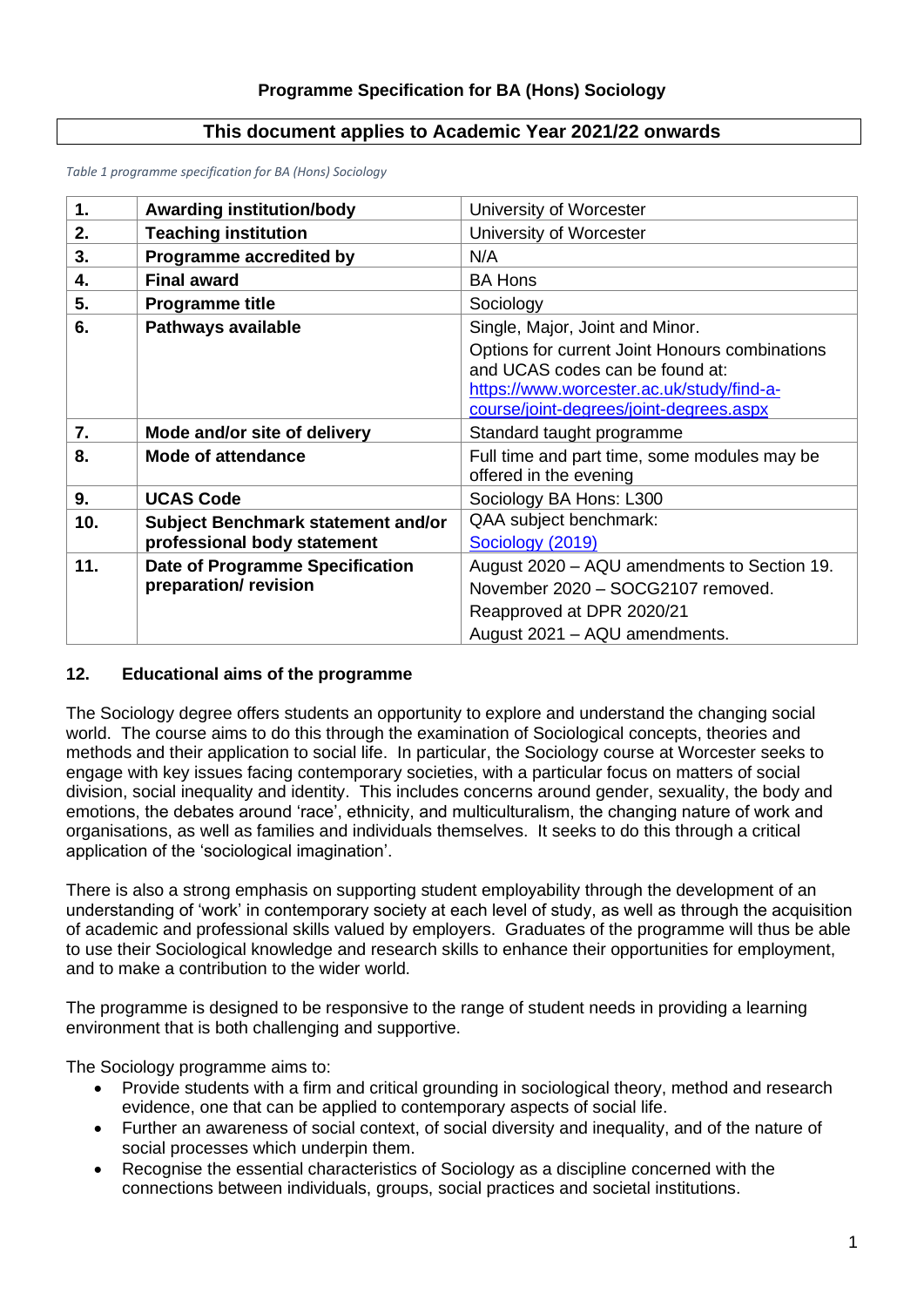- Promote an understanding of the interrelated roles of theoretical argument and empirical evidence as they are used in sociological work.
- Develop an awareness of the diversity of sociological approaches and thus of the essentially contested nature of sociological knowledge.
- Equip students with the capacity to formulate sociological questions, gather and analyse evidence within a theoretical framework, and thence to conduct their own sociological enquiry.
- Provide students with opportunities to develop personal and transferable skills that can be applied in an organisational and/or community context during the course and in future educational and employment opportunities after graduation. These more general skills include written and oral communication, information technology, time planning and management, and team working as well as personal initiative.
- Promote independence and reflexivity in student learning through a curriculum which over the three levels moves from an emphasis on direction to one based on more autonomous learning.

# **13. Intended learning outcomes and learning, teaching and assessment methods**

# **Learning, teaching and assessment**

For 2021/22, the majority of teaching sessions are face to face on campus. Lectures or lecture workshops for some modules will be delivered online either 'live' or pre-recorded. Individual and small group tutorials will be arranged online as this has proven to be convenient and popular with students.

# **Knowledge and understanding:**

On successful completion of the course, students will be able to:

- Appreciate the relationship between theory, method and research evidence in selected substantive contexts.
- Understand the social processes underpinning social change
- Demonstrate an awareness of social contexts, social diversity and inequality, and of the nature of social process which underpin them
- Appreciate the nature and use of research methods and methodologies in sociological knowledge and evidence gathering
- Demonstrate an understanding of the interrelated roles of theoretical argument and empirical evidence as they are used in sociological work
- Develop a substantial independent research project of academic weight and validity
- Recognise and communicate the transferrable skills gained from their study within contexts applicable to progression and employability

# **Examples of learning, teaching and assessment methods used:**

- A programme of structured lectures, interactive seminars, group work sessions, individual tutorials and online support which will enable students to engage in discussions of key issues and application of key concepts
- In-depth, self-directed reading and research and tutorial guidance and discussion
- A variety of assessment vehicles including essays, oral presentations, portfolios, briefing papers, reports, group work and research tasks, as well as the final year Dissertation
- Critical self-reflexive and analytical approach to new materials through tutor support, as well as reflecting upon the informal and formal feedback from staff on assessed work

# **Cognitive and intellectual skills:**

On successful completion of the course, students will be able to:

- Formulate sociologically informed questions and to demonstrate the ability to investigate and present findings in appropriate formats
- Critically review, evaluate and analyse a range of evidence, competing theoretical perspectives and interpretations
- Develop reasoned argument in the evaluation of evidence
- Conduct sociological research in a preliminary way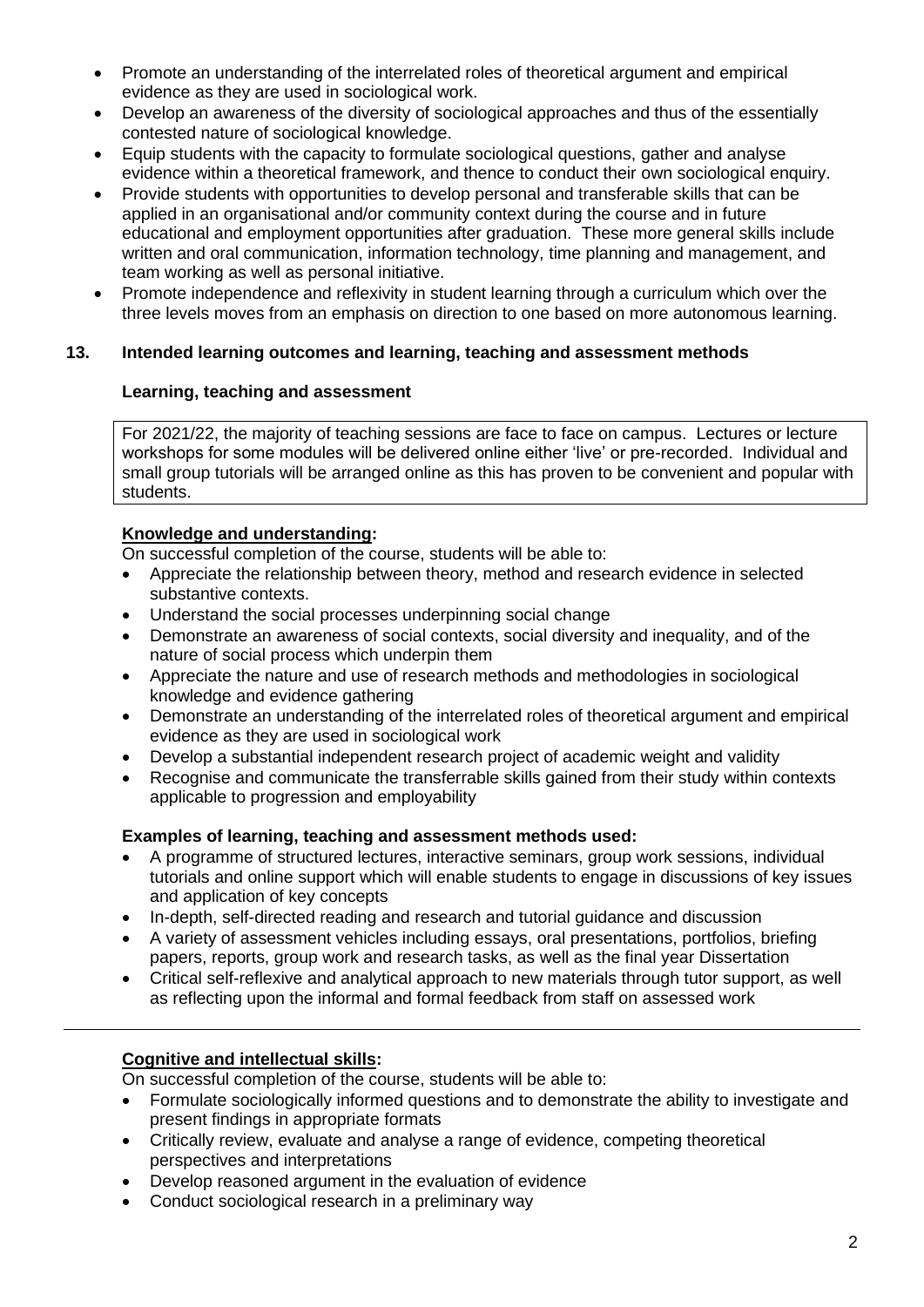- Identify ethical issues in sociological research
- Gather, retrieve and synthesise information
- Develop self-reflexive and analytical approaches to new materials

# **Examples of learning, teaching and assessment methods used:**

- Mandatory and optional modules provide opportunities to address these skills through formal assessments such as portfolios, individual and group oral presentations, essays, reports and independent study work
- Mandatory and optional modules provide opportunities to address these skills though structured seminar activities.
- Researching into specified topic areas, for seminar work as well as formal assessments
- Modules encourage learners to engage in discussion of key issues and application of key concepts
- The acquisition of subject specific skills related to research methods are developed primarily in the mandatory research methods, but also through a number of the option modules at each level of study
- Ethical issues are addressed via the mandatory research methods modules, and also when students engage in formative seminar work, as well as formal assessed work in optional modules
- Formative assessment includes feedback in seminars, workshops, tutorials and lectures which supports students' growing awareness of their skills base
- Receiving and reviewing feedback and taking action on feedback

# **Practical skills relevant to employment including transferable/key skills:**

On successful completion of the course, students will be able to:

- Demonstrate knowledge and understanding of the applicability of subject skills
- Deploy their study skills in other contexts
- Utilise new technologies in researching, retrieving, processing and the presentation of information
- Use organisation and research skills
- Begin to develop career plans
- Demonstrate effective oral and written communication in a variety of contexts
- Deploy communication and information technology skills
- Self-manage including time management, planning, motivation and initiative.
- Demonstrate interpersonal and group work skills, including understanding and developing roles in teams via group-work
- Respond in a considered way to different opinions and arguments
- Exhibit personal development planning and responsibility

### **Examples of learning, teaching and assessment methods used:**

- Modules include opportunities for group discussions. Some modules include group assessments
- Self-management skills are experienced through meeting assignment submission deadlines, working with others, the Dissertation and personalised assessment opportunities where students may choose a topic appropriate for Sociology
- Modules include learning outcomes which require students to use an appropriate range of academic sources
- Successfully completing core research methods modules
- Assessments include a wide variety of formats such as essays, briefing papers, reports and reflective diaries
- Produce CVs, obtain knowledge of the labour market in the subject area in a number of modules and with the support of the Careers Service
- Interpersonal and group skills are encouraged and developed through group work activities (assessed and non-assessed) and group assessments
- Presenting written, oral and expressive accounts in a clear, coherent fashion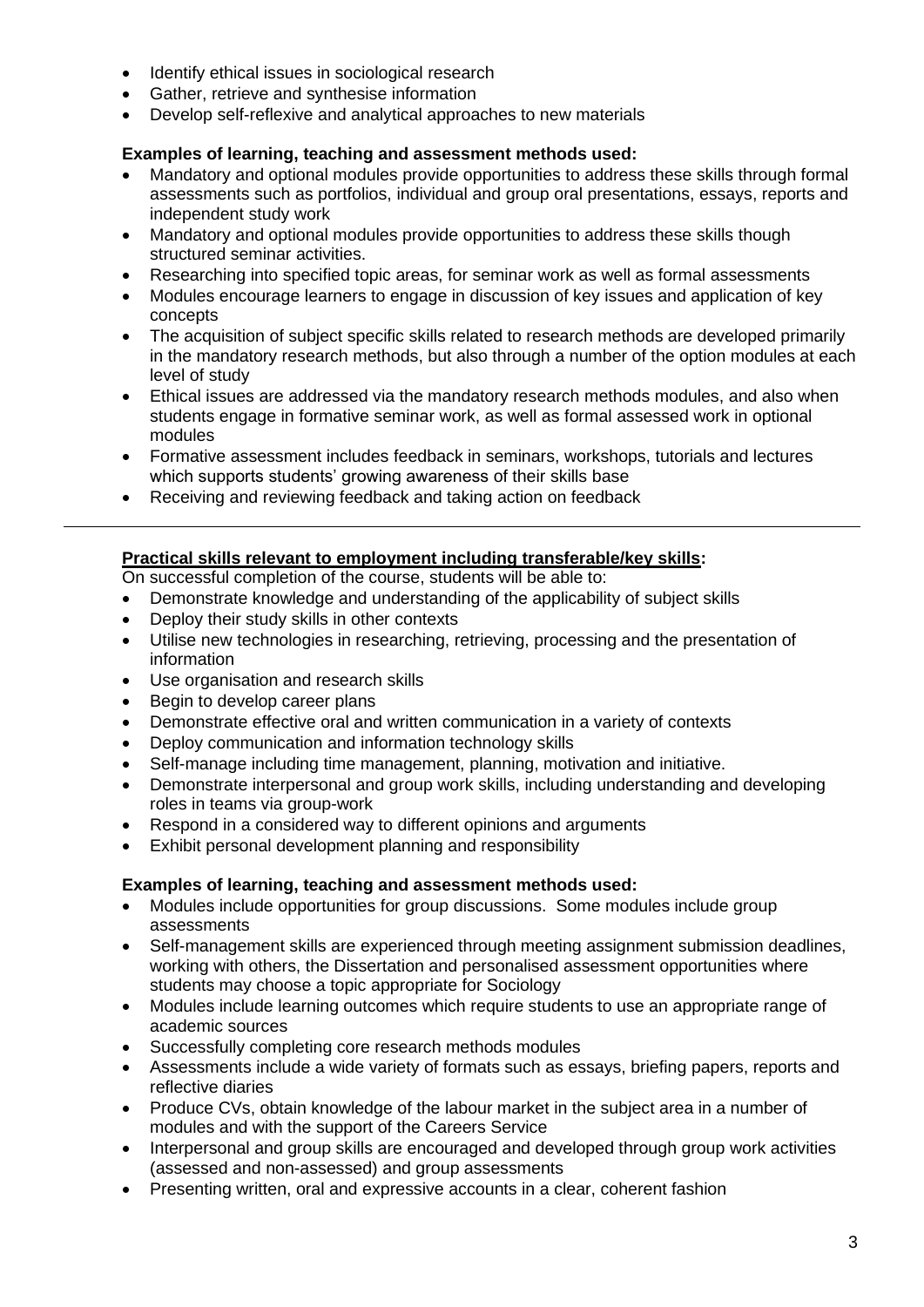• Responding to different opinions and arguments within tutorials, seminars and formal assessments

# **14. Assessment Strategy**

The programme is structured on a diet of 120 credits per annum for full-time students.

Each module carries an assessment requirement which is commensurate to the credit allocation and level of study. Mandatory modules are 30 credits acquired through summative assignments totalling a maximum of 3000 words at Level 4; 4000 words at Level 5; and 6000 words at Level 6. Optional modules are 15 credits acquired through summative assignments totalling a maximum of 2000 words at Level 4; 2500 words at Level 5; and 3000 words at Level 6. Word lengths vary from module to module according to the nature of the tasks involved.

The forms of assessment in Sociology are structured over the three years of the degree to allow students to develop certain transferable skills, such as those of presentation (oral and written), communication, group-work/collaboration and self-reflection. They also enable students to develop the ability to think independently, to formulate and research their own topics and to build on their knowledge and interests. There are formative and summative assignments for each module, with the former focusing on skill acquisition, the learning process and scaffolding the graded work. Summative work is typically assessed at two points in the optional modules and two/three in the mandatory modules, with the shorter assignment of minimum 25% weighting. Advice about assignments is presented in the module outline at the commencement of each module and full direction is given within the context of teaching sessions where teaching and group tasks are specifically designed to provide formative opportunities to practise the skills, competencies, and understanding that will be demonstrated in the summative assessment tasks.

More specifically, at Level 4 students are offered opportunities to explore new and old ideas through assessments that aim to make both the entry into undergraduate level study and the expectations of base level skills of enquiry and analysis at this level less daunting and achievable. For example, SOCG1101 will provide students with the opportunity to apply ideas in order to explore the contemporary world and in particular two themes, such as identity and work. Furthermore, in this module the assessment has been created so that it builds confidence in working with ideas and evidence, and in planning and carrying out research. The first assessment, a reflective autobiography, allows the students to think not only about themselves as individuals but also about their journey into higher education and links between identity and work. Optional Level 4 modules will provide further opportunities to try other types of assessments including group presentations, bibliographic exercise, drafting and re-drafting work, writing a literature review of a classic sociological text, and an essay.

Level 5 students will be expected to take the insights and skills from Level 4 across the range of modules. SOCG 2100 will take students on a theoretical 'journey' whereby they will be able to debate, contrast and compare classical sociological thought with contemporary insights. Formative seminar exercises will enable students to decipher key texts and then apply in their own summative writing. SOCG 2101 and SOCG2102, the research focussed modules for both Single honours and Joint honours pathways, provide students with an opportunity to investigate theoretical ideas in a practical way in order to prepare them for the Dissertation at Level 6. For example, students will be required to draft a proposal which outlines a rationale for the focus and gives students the chance to 'test' out their idea via a pilot study. Optional modules, at Level 5, allow students to develop some of the assessment skills introduced at Level 4 including essays relating to theoretical content, reports which evaluate a range of topics from consumption in the twenty first century to the practices of work, and a diary on work experience.

The assessment methods at Level 6 are designed to offer students greater opportunities for reflective and critical thinking. Level 6 will allow students to consolidate their experiences across the range of assessments to-date including writing longer worded essays, interview someone who is employed within the work known commonly as 'body work', create manifestos and evaluate policies. Drafting opportunities will be provided within some modules allowing students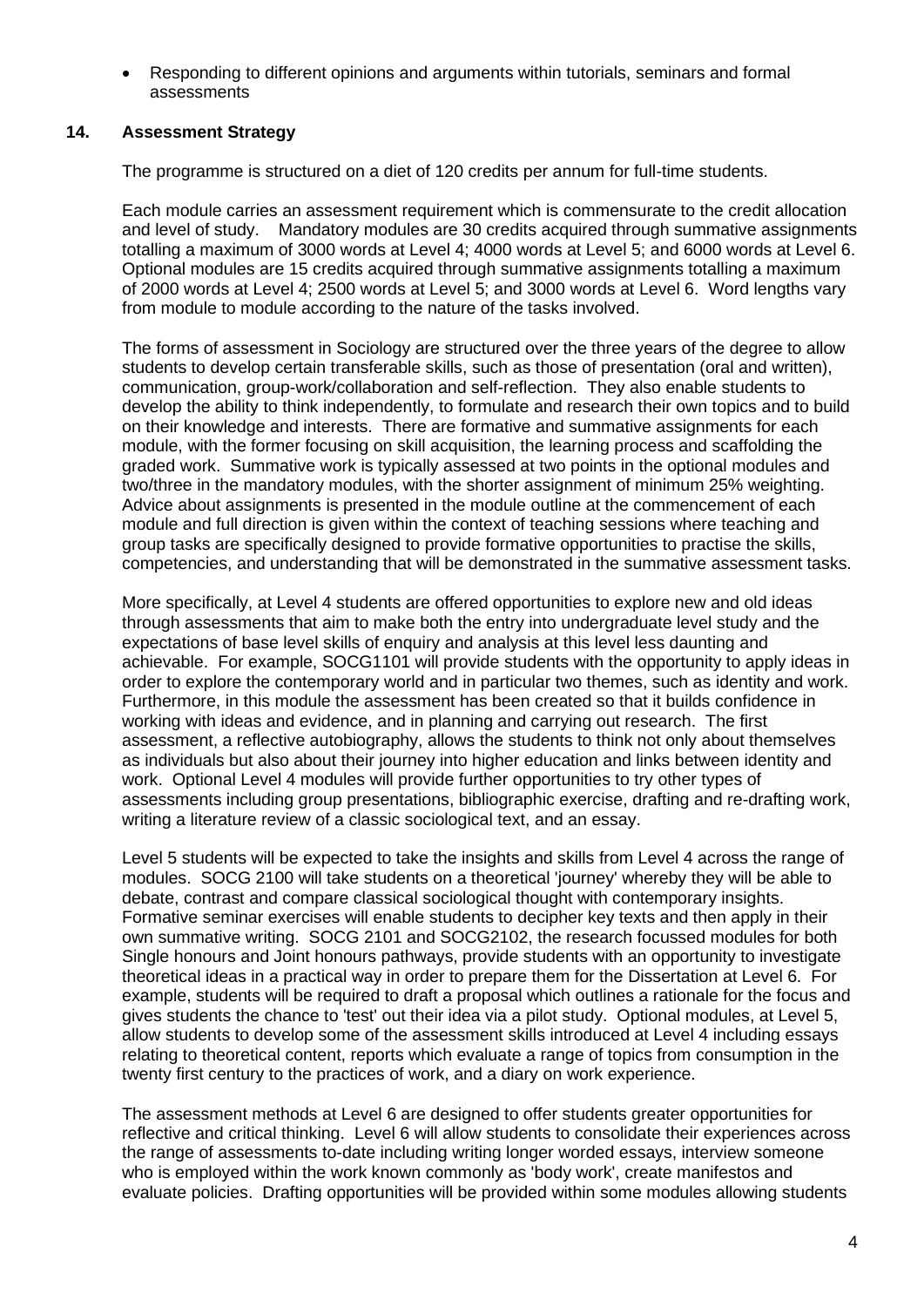to have both formal and informal feedback. Unlike Levels 4 and 5, where assessments are often clearly defined for students, at Level 6, they are encouraged to work with their peers and the staff to negotiate topics or foci.

As well as completing summative assessments for each module, all Sociology modules provide students with opportunities to try out their ideas informally at an earlier stage and to get formative feedback on them. For example, for many modules, students are recommended to do a draft or an outline plan first and to obtain formative feedback. In some modules it is actually part of the assessment process that a draft has to be submitted for comment by the tutor.

Students will be made aware at the start of any module what assignments will be required, their nature, their submission dates and the dates by which they will receive formal and/or informal feedback.

In summary, intellectual skills are promoted through lectures and applied by students in seminars, group work, tutorials, online study, independent study and the production of assessments. Additionally assessment requires students to synthesise information, and understand conceptual ideas, as well as appreciate critical perspectives and contextual insights in order to comprehend the relationship between theory and evidence. Students are encouraged to consider and evaluate their own work in a self-reflexive and evaluative manner, whilst considering the sociological debates which underpin their assessment work.

### **15. Programme structures and requirements**

Please see award map at the end of this document.

The course is available in full and part-time modes. Students may combine their Courses in different 'Pathways' which include: Single Honours Pathway, in which, from year 1 students can specialise almost entirely in the Sociology course; Joint Pathway in which students take two Courses equally weighted; and Major/Minor Pathways. For Single Honours students there is an opportunity to select a 30 credit Module from an Elective pathway, for example, World Cultures, Sustainability, Explorations in Education, Healthy Lifestyles, Languages and Business and Social Enterprises. Students can elect to move from Joint to Single Honours following the first year of study.

Sociology is offered across the full range of pathways from Level 5 and Joint or Single Honours at Level 4. Each module is worth 15 credits with the exception of two 30 credit modules at Level 4, two 30 credit modules at Level 5 and the 30 credit Dissertation at Level 6.

### **16. QAA and Professional Academic Standards and Quality**

The course reflects the Subject Benchmark statements for Sociology (2019). These articulate the defining principles, nature and scope of the subject as well as the knowledge, understanding and subject skills expected of successful honours graduates in this area. These have been used to craft module learning outcomes and their content, and the learning, teaching and assessment strategies of modules. An online copy is available at: [https://www.qaa.ac.uk/docs/qaa/subject-benchmark-statements/subject-benchmark](https://www.qaa.ac.uk/docs/qaa/subject-benchmark-statements/subject-benchmark-statement-sociology.pdf?sfvrsn=6ee2cb81_4)[statement-sociology.pdf?sfvrsn=6ee2cb81\\_4](https://www.qaa.ac.uk/docs/qaa/subject-benchmark-statements/subject-benchmark-statement-sociology.pdf?sfvrsn=6ee2cb81_4)

The course is positioned at Level 6 of the FHEQ qualification descriptor.

# **17. Support for students**

Students are encouraged to identify and, with guidance, to reflect on their own learning needs and are offered support as appropriate to those needs at both University and subject level.

The Sociology Course Team is committed to ensuring that all students are given consideration and support throughout their time at the University of Worcester. Student's transition into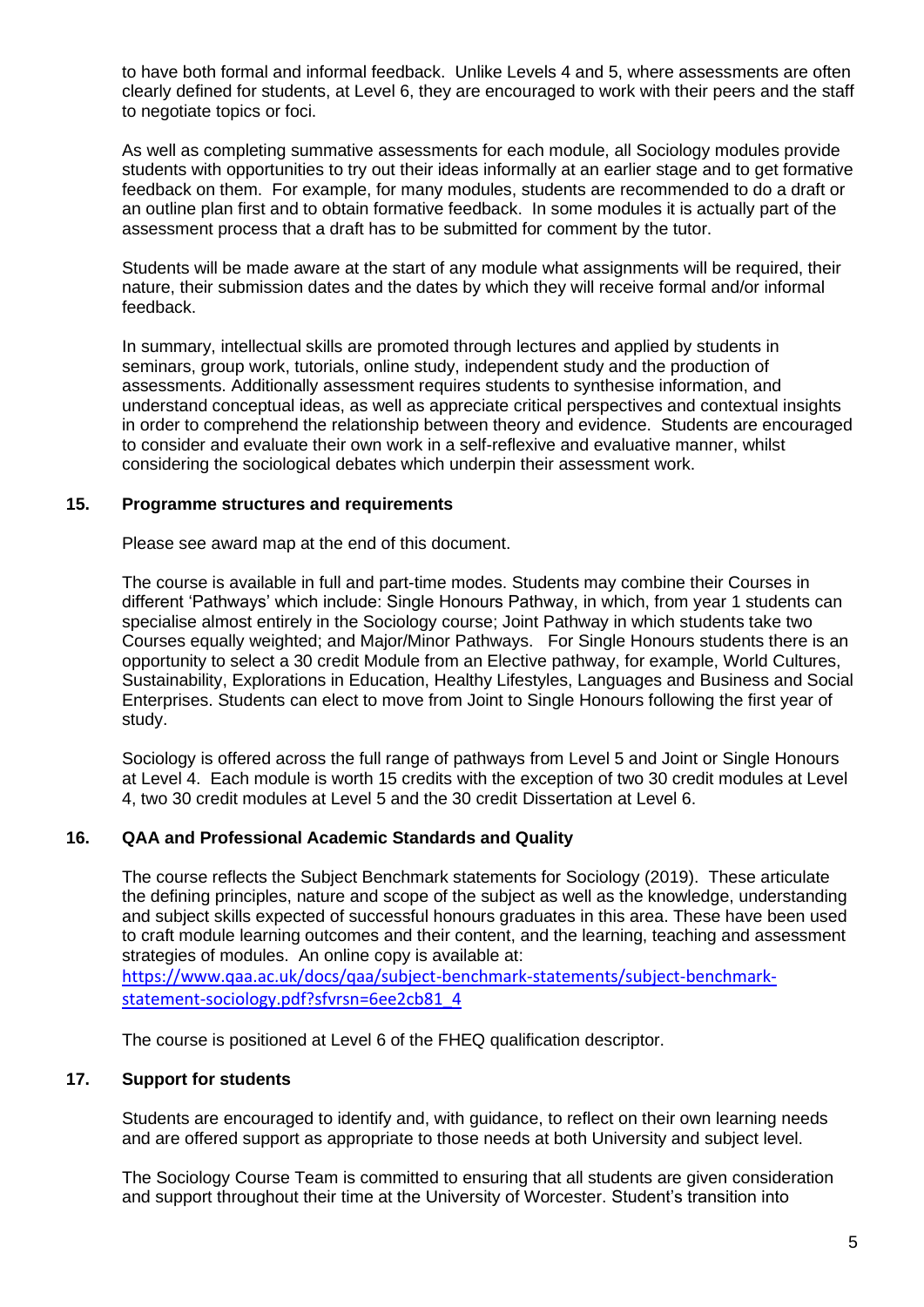University life is assisted by an initial one week's induction programme which through a range of activities introduces students to their course, the staff who will be teaching them and the School. Students are for example invited to attend the School of Humanities Welcome Party in induction week.

During this initial induction week, students are involved in a range of activities which support them in developing an understanding of the expectations of their course, undergraduate study and the University's systems and services. They have talks or tours, for example, which introduce them to the Library and IT facilities, Media Services, the Careers and the Counselling Service. Students are also provided with a brief induction into their second and third year study.

All students are allocated an academic tutor who will advise them on issues related to their course throughout their study at the University and who monitors their progress. Academic tutor sessions usually take one of two forms: either one-to-one sessions where notes are taken and stored on SOLE, or group based sessions where general points and issues relating to the course are dealt with. Students are invited to meet their academic tutor twice a semester. Tutorials are held on a one-to-one basis during all years of study, but also within the mandatory modules at Levels 4 (*SOCG1101*) and 5 (*SOCG2101 SOCG2102*)

Staff teaching students on module support students through one – to- one and small group tutorials; and provide students with clear indications of when they will be available to see students either on their office door, via email or in module outlines.

Students are further supported through a range of online – support, for example via email or skype tutorials. All modules are supported through the virtual learning environment accessed through Blackboard. The Course Handbook is also available online.

Furthermore, the Course Team liaises with a range of centrally provided support services to ensure that students access all appropriate channels of support, these include for example:

- The [Disability and Dyslexia Service](http://www.worcester.ac.uk/student-services/disability-and-dyslexia.htm) within Student Services specialist support on a one to one basis.
- Writing support from the Royal Literary Fund Writers in Residence.
- Writing support for international and EU students from the Language Centre.
- The Students' Union which as an independent charity, devoted to the educational interests and welfare of all students studying at the University, represents student views within the University.

# **18. Admissions**

### **Admissions policy**

The admissions policy for Sociology seeks to be inclusive, and the course is committed to widening participation to include all groups in society.

### **Entry requirements**

The normal minimum entry requirement for undergraduate degree courses is the possession of 4 GCSEs (Grade C/4 or above) and a minimum of 2 A Levels (or equivalent Level 3 qualifications).

The current UCAS Tariff requirements for entry to this course are published in the prospectus and on the UW website [https://www.worc.ac.uk/journey/a-z-of-courses.html.](https://www.worc.ac.uk/journey/a-z-of-courses.html)

See [Admissions Policy](http://www.worcester.ac.uk/registryservices/documents/AdmissionsPolicy.pdf) for other acceptable qualifications.

International students may apply for this course through the University of Worcester International College (UWIC) programme. Students who successfully complete UWIC Stage 1 will progress to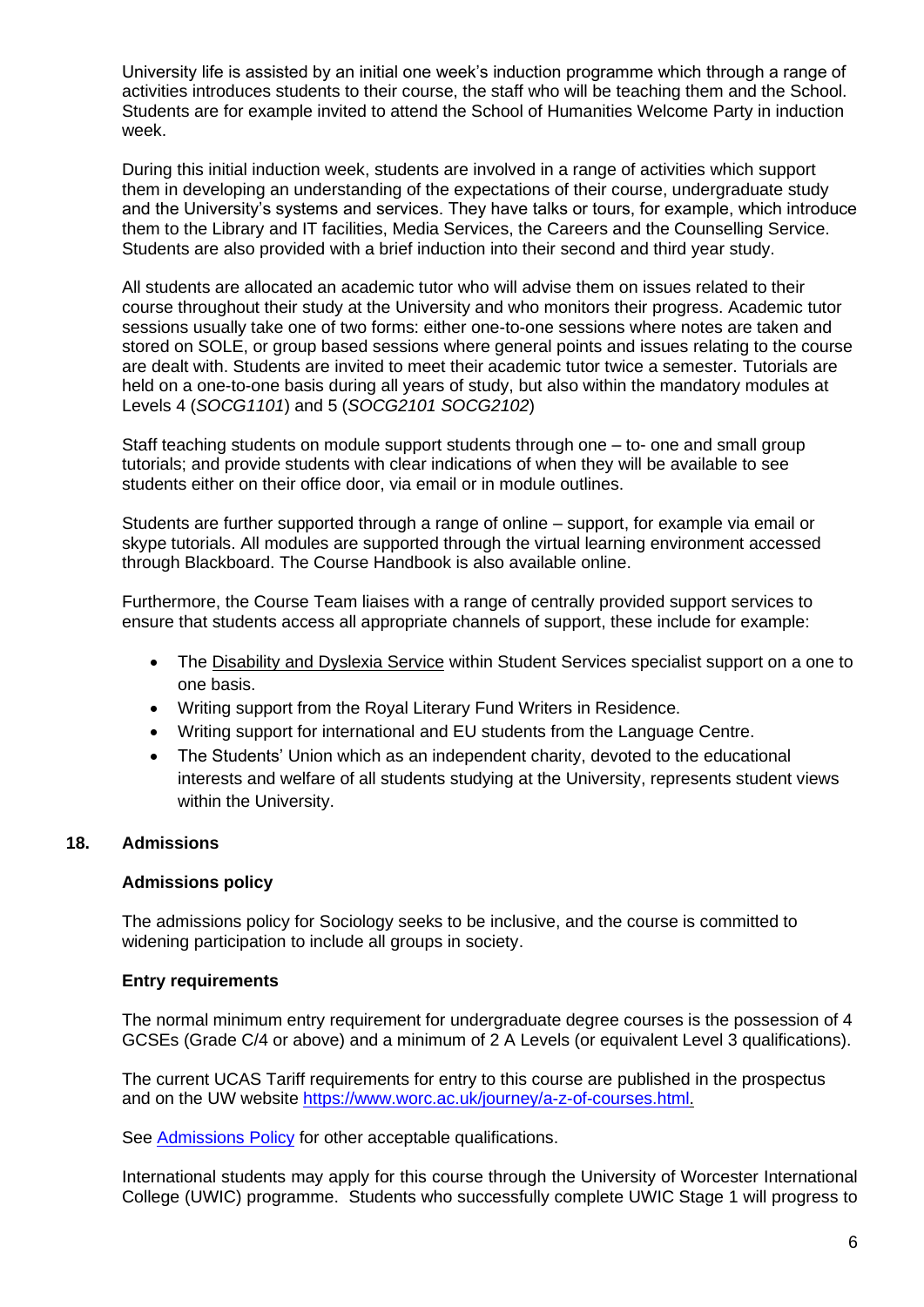UWIC Stage 2 Integrated Level 4 Programme which involves completing 120 credits of University of Worcester modules as set out in the award map in section 15, plus a year-long study skills programme with UWIC. Students will be required to successfully complete the UWIC study skills programme in addition to meeting the University requirements for progression to Level 5.

# **Recognition of Prior Learning**

Details of acceptable level 3 qualifications, policy in relation to mature students or applicants with few or no formal qualifications can be found in the prospectus or on the University webpages. Information on eligibility for recognition of prior learning for the purposes of entry or advanced standing is also available from the [University webpages](http://www.worcester.ac.uk/registryservices/941.htm) or from the Registry Admissions Office (01905 855111).

# **Admissions procedures**

Full-time applicants apply through UCAS (L300 BA/Soc for Single Honours). A list of codes for Joint Honours combinations is detailed in section 9 above. Part-time applicants apply directly to University of Worcester (UW) Applicants may be invited to interview to explore any aspect of their application that may require further clarification.

# **Admissions/selection criteria**

The UCAS application form is used to ensure that the applicant has sufficient academic qualifications and experience to be able to engage with the course.

Applicants may be invited to interview to explore any aspect of their application that may require further clarification.

## **19. Regulation of assessment**

### **The course operates under the University's [Taught Courses Regulatory Framework](http://www.worcester.ac.uk/registryservices/documents/TaughtCoursesRegulatoryFramework.pdf)**

### **Requirements to pass modules**

- Modules are assessed using a variety of assessment activities which are detailed in the module specifications.
- The minimum pass mark is D- for each module.
- Students are required to submit all items of assessment in order to pass a module, and in some modules, a pass mark in each item of assessment may be required.
- Full details of the assessment requirements for a module, including the assessment criteria, are published in the module outline.

### **Submission of assessment items**

- Students who submit course work late but within 7 days (one week) of the due date will have work marked, but the grade will be capped at D- unless an application for mitigating circumstances is accepted.
- Students who submit work later than 7 days (one week) of the due date will not have work marked unless they have submitted a valid claim of mitigating circumstances.
- For full details of submission regulations see [Taught Courses Regulatory Framework.](http://www.worcester.ac.uk/registryservices/documents/TaughtCoursesRegulatoryFramework.pdf)

# **Retrieval of failure**

- Students are entitled to resit failed assessment items for any module that is awarded a fail grade.
- Reassessment items that are passed are capped at D-.
- If a student is unsuccessful in the reassessment, they have the right to retake the module (or, in some circumstances, take an alternative module); the module grade for a re-taken module is capped at D-.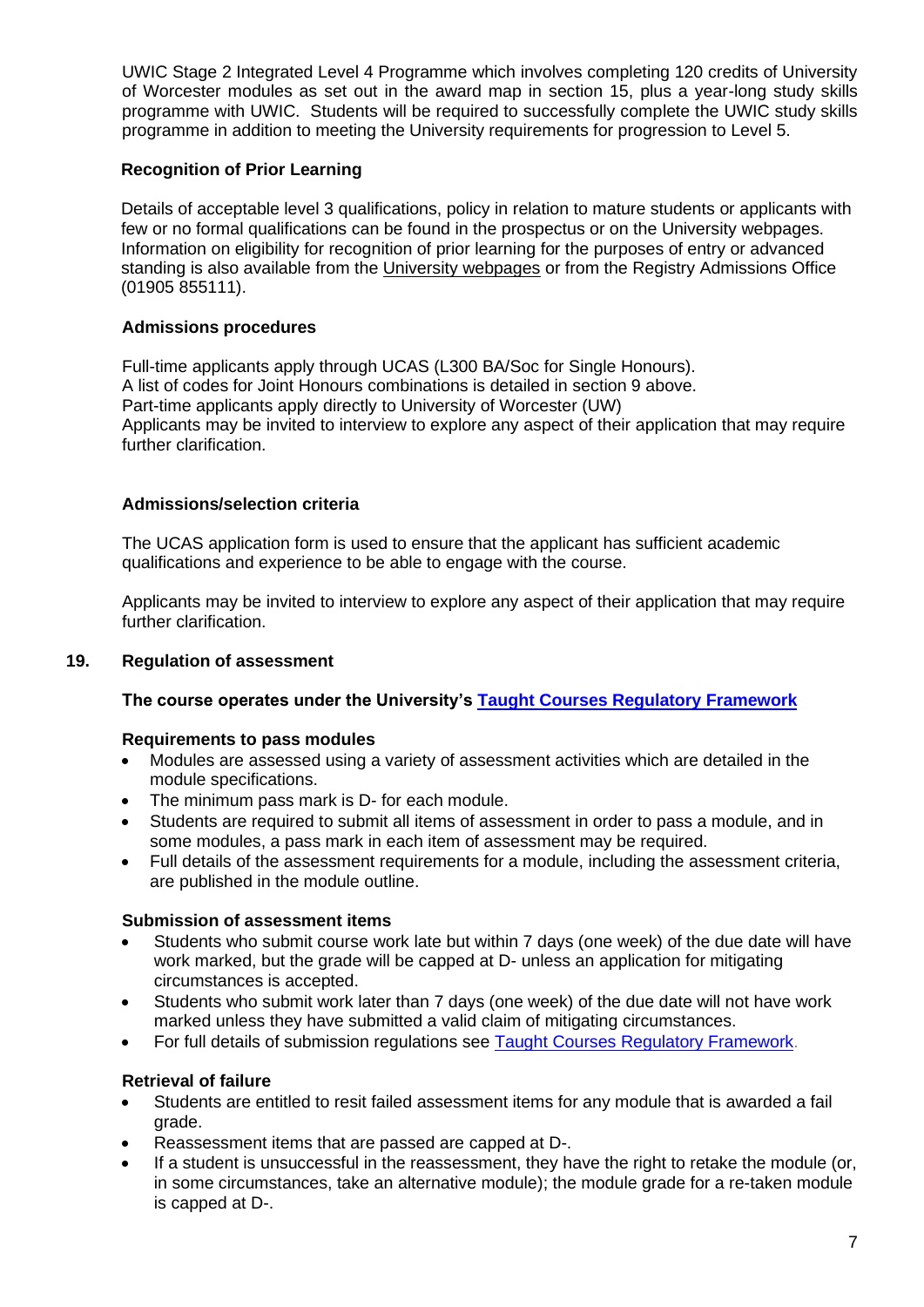• A student will be notified of the reassessment opportunities in the results notification issued via the secure student portal (SOLE). It is the student's responsibility to be aware of and comply with any reassessments.

# **Requirements for Progression**

- A student will be permitted to progress from Level 4 to Level 5 if, by the time of the reassessment Board of Examiners, they have passed at least 90 credits at Level 4. Outstanding Level 4 credits must normally be studied in the following academic year.
- A student will be permitted to progress from Level 5 to Level 6 if, by the time of the reassessment Board of Examiners, they have passed at least 210 credits, including 90 credits at Level 5. Outstanding Level 5 credits must normally be studied in the following academic year.
- A student who, by the time of the reassessment Board of Examiners, has failed 90 credits or more (after exhausting all reassessment opportunities) during the academic year, will have their registration with the University terminated
- If a student has not passed at least 90 credits by the reassessment Board of Examiners, the student is not permitted to progress to the next level and will be required to either complete outstanding reassessment or retake the failed modules the following academic year. Students will be able to carry forward any passed modules.
- For students following the UWIC pathway see section 18 above.

| <b>Award</b>            | <b>Requirement</b>                                                                                                                                                                                                                                                             |  |  |  |  |
|-------------------------|--------------------------------------------------------------------------------------------------------------------------------------------------------------------------------------------------------------------------------------------------------------------------------|--|--|--|--|
| CertHE                  | Passed 120 credits at Level 4 or higher.                                                                                                                                                                                                                                       |  |  |  |  |
| <b>DipHE</b>            | Passed a minimum of 240 credits with at least 90<br>credits at Level 5 or higher.                                                                                                                                                                                              |  |  |  |  |
| Degree<br>(non-honours) | Passed a minimum of 300 credits with at least 90<br>credits at Level 5 or higher and a minimum of 60<br>credits at Level 6, including the mandatory modules for<br>Level 5 and Level 6 of the award (not the<br>Dissertation/Project module) as specified on the award<br>map. |  |  |  |  |
| Degree with honours     | Passed a minimum of 360 credits with at least 90<br>credits at Level 5 or higher and a minimum of 120<br>credits at Level 6.                                                                                                                                                   |  |  |  |  |

# **Requirements for Awards**

## **Classification**

The honours classification will be determined by whichever of the following two methods results in the higher classification:

Classification determined on the profile of the best grades from 60 credits attained at Level 5 and the best grades from 120 credits at Level 6. Level 5 and Level 6 grades count equally in the profile.

Classification determined on the profile of the best grades from 120 credits attained at Level 6 only.

For further information on honours degree classification, see the **[Taught Courses Regulatory](http://www.worcester.ac.uk/registryservices/documents/TaughtCoursesRegulatoryFramework.pdf)  [Framework](http://www.worcester.ac.uk/registryservices/documents/TaughtCoursesRegulatoryFramework.pdf)**.

### **20. Graduate destinations, employability and links with employers**

### **Graduate destinations**

Many Sociology graduates often wish to work with people, although the range of jobs available to sociologists is now extensive. Graduates enter a wide variety of occupations such as social and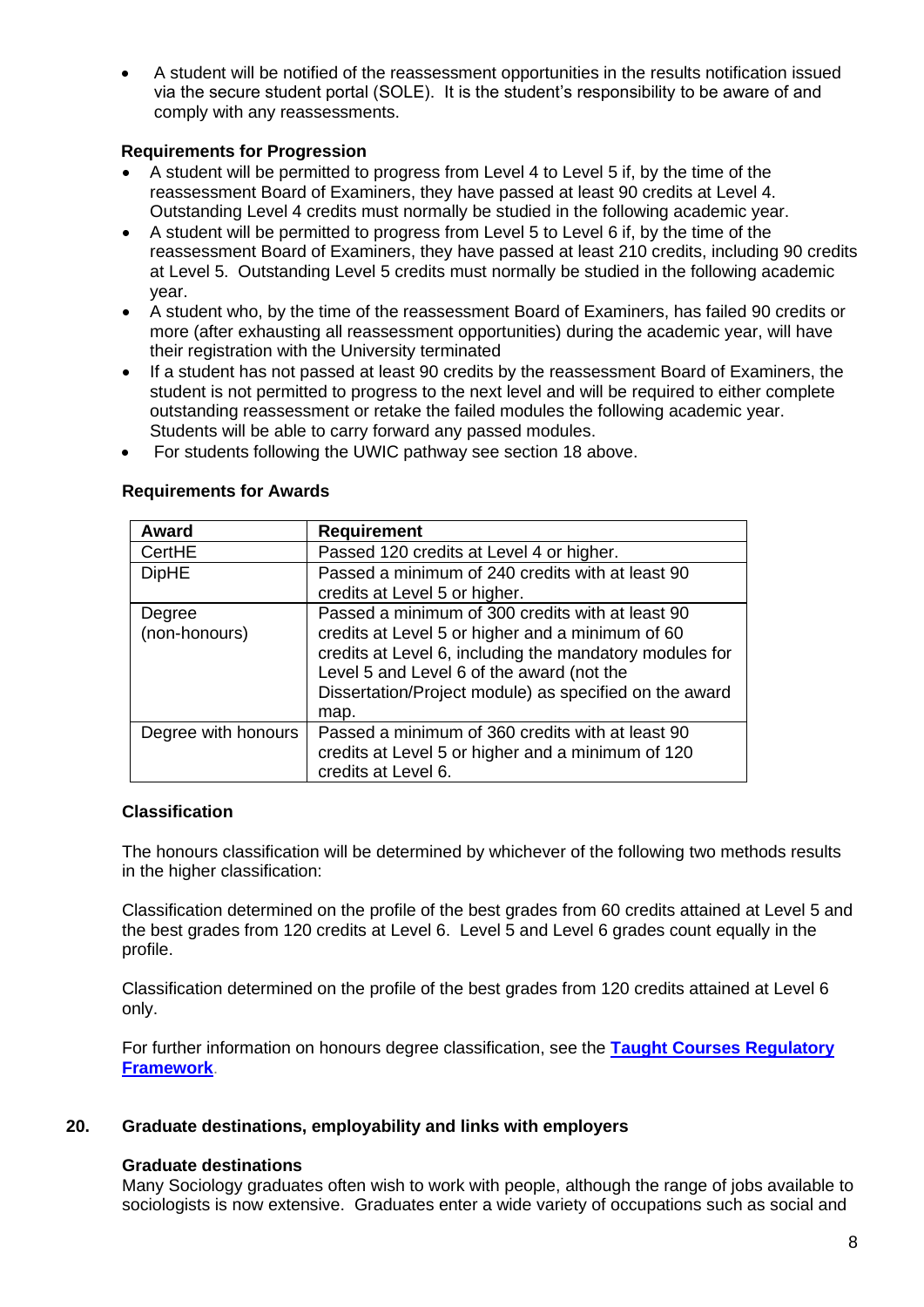other forms of welfare work; probation; housing; civil service; police; mass media; accountancy; personnel work; management; teaching and the voluntary sector. Graduates can also choose to pursue further academic study.

## **Student employability**

Sociology at the University of Worcester is a non-vocational course. However, the skills developed are of general applicability to all graduate careers such as awareness of social contexts, critical and reflective thinking, problem solving, time management, independent research skills and oral and written communication skills. Employability is embedded within the Sociology programme, particularly within the mandatory modules at both Levels 4 and 5, where it is addressed directly as a topic of study, but also raises awareness of the range and type of work available to sociology graduates. Additionally, there are a number of modules which address employability such SOCG3107 *'Body & Society'* where the summative assessment requires students to interview someone who is employed in an area that involves 'work on the body'. Furthermore, students can take work project modules at either Level 5 or Level 6. The careers service is invited into mandatory modules at Level 5 to highlight their support for students in preparing their CVs, interview skills, as are guest speakers from a variety of professions.

# **Links with employers**

Students are encouraged to take up volunteering opportunities, and internships, offered through the Students Union and with local employers. The students that have undertaken work project modules have participated in a wide range of areas which include the private and public sectors as well as the third (voluntary) sector.

**Please note:** This specification provides a concise summary of the main features of the programme and the learning outcomes that a typical student might reasonably be expected to achieve and demonstrate if s/he takes full advantage of the learning opportunities that are provided. More detailed information on the learning outcomes, content and teaching, learning and assessment methods of each module can be found in the module outlines and the course handbook provided to all students at the start of the course.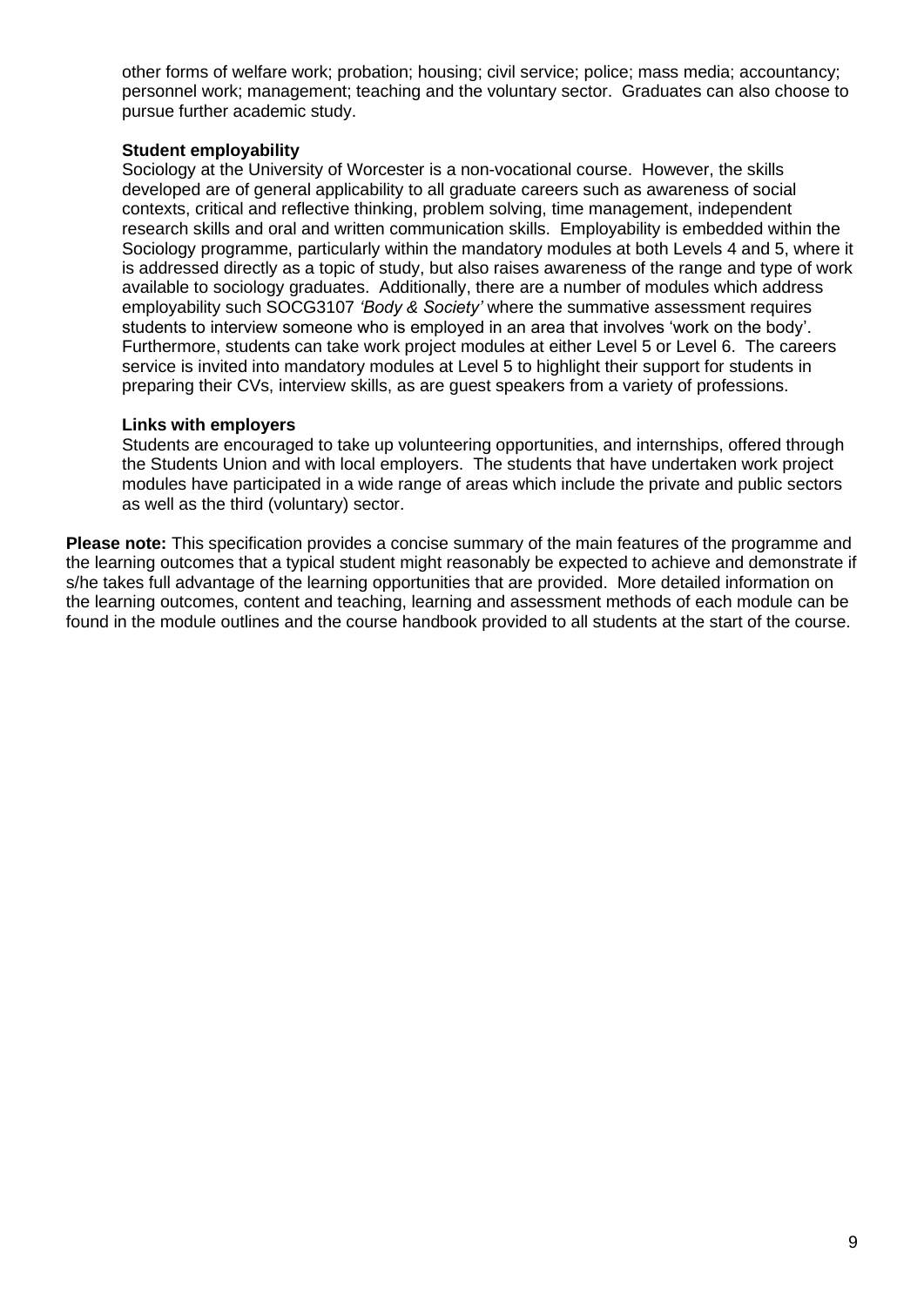# **Award map**

*Table 2 heading for course title*

| <b>Year of entry: 2021/22 onwards</b><br><b>Course Title: Sociology</b> |
|-------------------------------------------------------------------------|
|-------------------------------------------------------------------------|

*Table 3 award map for level 4 single/joint honours/major/minor BA (Hons) Sociology*

| Level 4          |                                                    |                            |                                                  |                   |                                 |                                             |  |  |  |
|------------------|----------------------------------------------------|----------------------------|--------------------------------------------------|-------------------|---------------------------------|---------------------------------------------|--|--|--|
| Module<br>Code   | <b>Module Title</b>                                | <b>Credits</b><br>(Number) | <b>Status</b><br>(Mandatory (M) or Optional (O)) |                   | Pre-<br>requisites              | Co-requisites/exclusions and<br>other notes |  |  |  |
|                  |                                                    |                            | <b>Single Hons</b>                               | <b>Joint Hons</b> | (Code of<br>Module<br>required) |                                             |  |  |  |
| SOCG1100         | Approaching the Crisis: 21st Century<br>Sociology  | 30                         | M                                                | M                 | None                            | None                                        |  |  |  |
| SOCG1101         | <b>Applying Sociology</b>                          | 30                         | M                                                | M                 | None                            | None                                        |  |  |  |
| SOCG1103         | <b>Family Lives</b>                                | 15                         | M                                                | N/A               | None                            | None                                        |  |  |  |
| SOCG1105         | Democracy in Everyday Life                         | 15                         | $\circ$                                          | N/A               | None                            | None                                        |  |  |  |
| SOCG1106         | Welfare for All? Health, Education and<br>Housing' | 15                         | $\circ$                                          | N/A               | None                            | None                                        |  |  |  |
| SOCG1108         | Visual Sociology: Ideas Through Images             | 15                         | M                                                | N/A               | None                            | None                                        |  |  |  |
| <b>LANG xxxx</b> | Optional modules offered by the<br>Language Centre | 15/30                      | $\circ$                                          | N/A               | N/A                             | N/A                                         |  |  |  |

# **Single Honours Requirements at Level 4**

Single Honours students should take 120 credits in total from the table above to include all the mandatory modules SOCG1100, SOCG1101, SOCG1103 and SOCG1108 plus 30 credits of optional modules taken from SOCG1105, SOCG1106 and Language Centre modules in: Academic English for native and non-native speakers of English; Modern Foreign Languages; and Teaching English as a Foreign Language (TEFL). Details of the available Language Centre modules can be found on the Language Centre website: [http://www.worcester.ac.uk/your-home/language-centre-module-options.html.](http://www.worcester.ac.uk/your-home/language-centre-module-options.html)

## **Joint Honours Requirements at Level 4**

Joint Honours students must take 60 credits from the table above to include SOCG1100 and SOCG1101 (30 credits).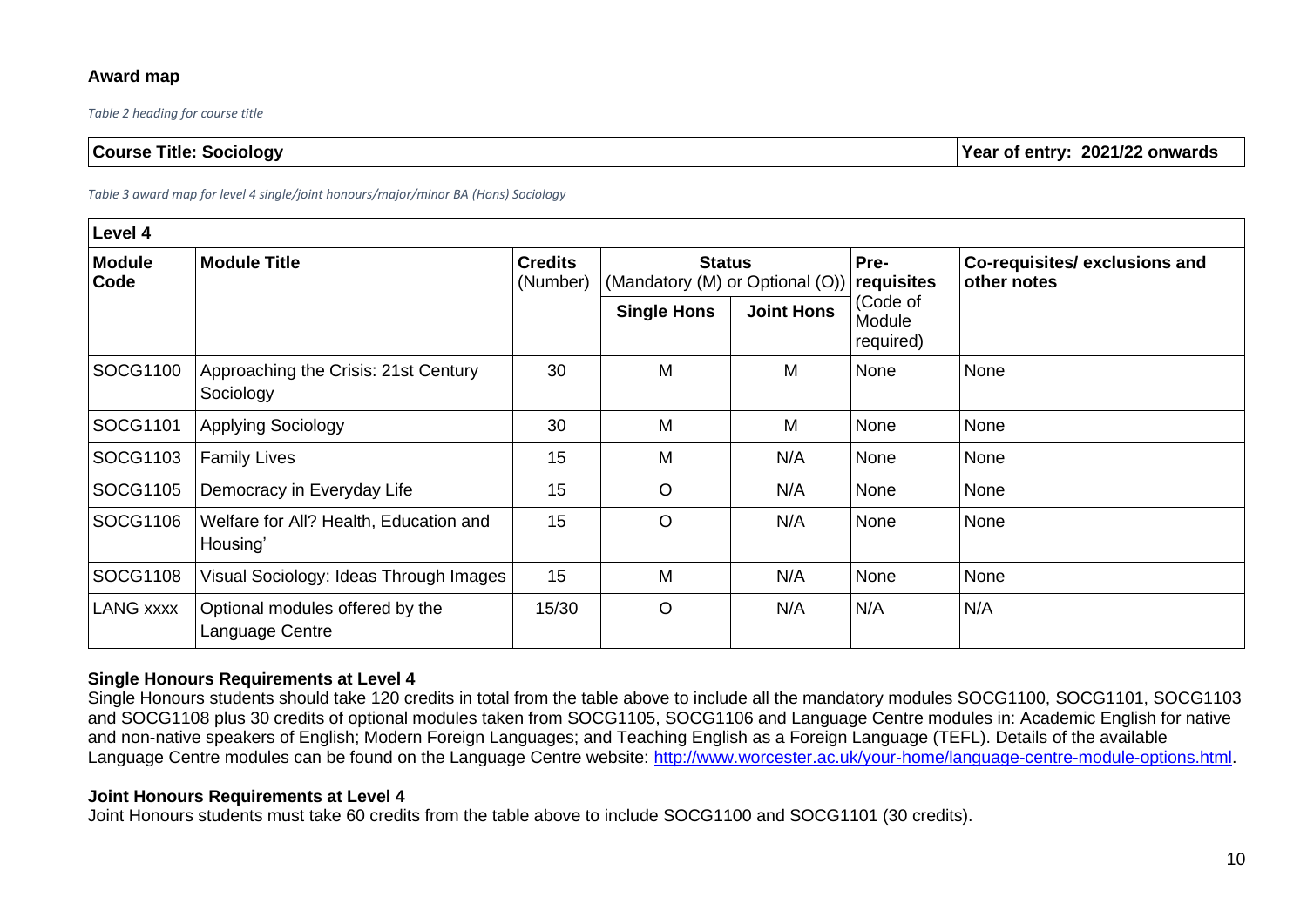| Level 5               |                                                                     |                            |                                                  |         |           |            |                                 |                                        |
|-----------------------|---------------------------------------------------------------------|----------------------------|--------------------------------------------------|---------|-----------|------------|---------------------------------|----------------------------------------|
| <b>Module</b><br>Code | <b>Module Title</b>                                                 | <b>Credits</b><br>(Number) | <b>Status</b><br>(Mandatory (M) or Optional (O)) |         |           |            | Pre-<br>requisites              | Co-requisites/<br>exclusions and other |
|                       |                                                                     |                            | <b>SH</b>                                        | Maj     | <b>JH</b> | <b>Min</b> | (Code of<br>Module<br>required) | notes                                  |
| SOCG2100              | Pathways in Sociology                                               | 30                         | M                                                | M       | M         | O          | None                            | None                                   |
| SOCG2101              | Sociology Research Design & Methods                                 | 30                         | M                                                | M       | $\circ$   | O          | None                            | Excluded: SOCG2102                     |
| SOCG2103              | Constructions of Crime: media representations<br>and policy debates | 15                         | $\circ$                                          | $\circ$ | $\circ$   | $\circ$    | None                            | None                                   |
| SOCG2106              | <b>Work Project Module</b>                                          | 15                         | $\circ$                                          | $\circ$ | $\circ$   | $\circ$    | None                            | Excluded: SOCG3103                     |
| SOCG2109              | 'Race' and Ethnicity in Contemporary Britain                        | 15                         | $\circ$                                          | $\circ$ | $\circ$   | $\circ$    | None                            | None                                   |
| SOCG2112              | <b>Digital Society</b>                                              | 15                         | $\circ$                                          | $\circ$ | $\circ$   | $\circ$    | None                            | None                                   |
| SOCG2113              | People, Environment, and Social Change                              | 15                         | $\circ$                                          | $\circ$ | $\circ$   | $\circ$    | None                            | None                                   |
| SOCG2114              | Sociological Research: the Research Proposal                        | 15                         | N/A                                              | N/A     | $\circ$   | O          | None                            | Excluded: SOCG2101                     |
| <b>LANG xxxx</b>      | Optional modules offered by the Language<br>Centre                  | 15/30                      | $\circ$                                          | N/A     | N/A       | N/A        | None                            | None                                   |

## **Single Honours Requirements at Level 5**

Single Honours students must take 120 credits in total drawn from the table above to include all mandatory modules. Optional modules can include up to 30 credits drawn from the table above, including a range of Language Centre modules in: Academic English for native and non-native speakers of English; Modern Foreign Languages; and Teaching English as a Foreign Language (TEFL). Details of the available Language Centre modules can be found on the Language Centre website: [http://www.worcester.ac.uk/your-home/language-centre-module-options.html.](http://www.worcester.ac.uk/your-home/language-centre-module-options.html)

## **Joint, Major and Minor Honours Requirements at Level 5**

Students following Joint Honours pathways can adjust their studies at Level 5 to take more modules in one subject or can maintain an equally balanced programme of modules in each subject. The precise award title (Joint Hons or Major/Minor Hons) depends on the total number of credit achieved in each subject at Levels 5 and 6 – for further information see the table at the end of this document.

## **Major Pathway Requirements at Level 5**

Major Pathway students must take 60 and no more than 90 credits from the table above to include SOCG2100 (30 credits) and SOCG2101 (30 credits).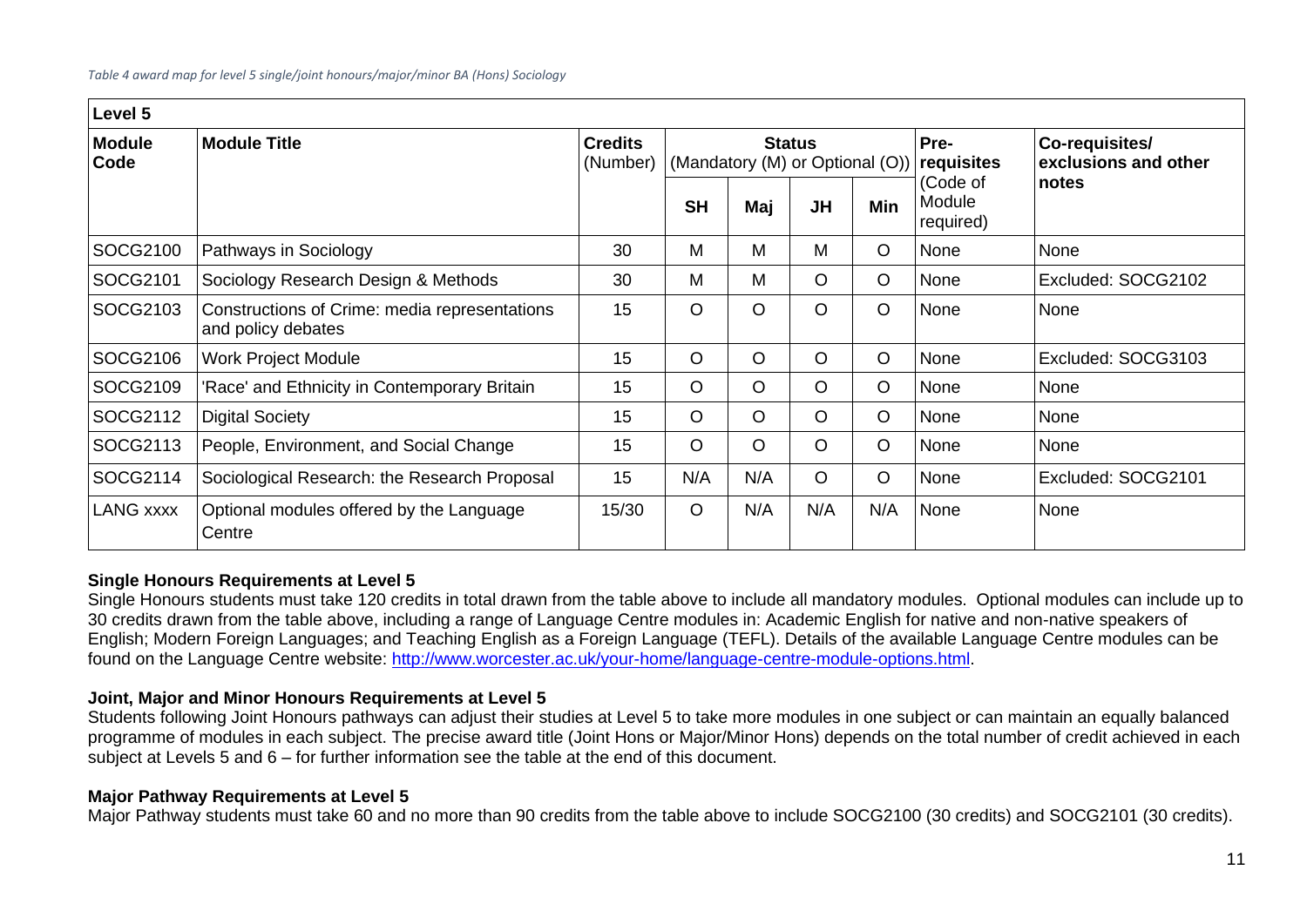### **Joint Pathway Requirements at Level 5**

Joint pathway students must take at least 45 credits and no more than 75 credits from the table above to include SOCG2100 (30 credits).

Joint honours students intending to do their level six Dissertation in Sociology (SOCG3002) should take SOCG2114 (15 credits) or, if they prefer, SOCG2101 (60 credits)

Joint pathway students who intend to do a JOIN3002 Dissertation partly in Sociology should take SOCG2114 or SOCG2101 or an equivalent research methodology module from their other subject. Advice about which modules from other subjects currently count as equivalent can be had by contacting the Sociology Dissertation co-ordinator.

## **Minor Pathway Requirements at Level 5**

Minor Pathway students must take at least 30 credits and no more than 60 credits from the table above.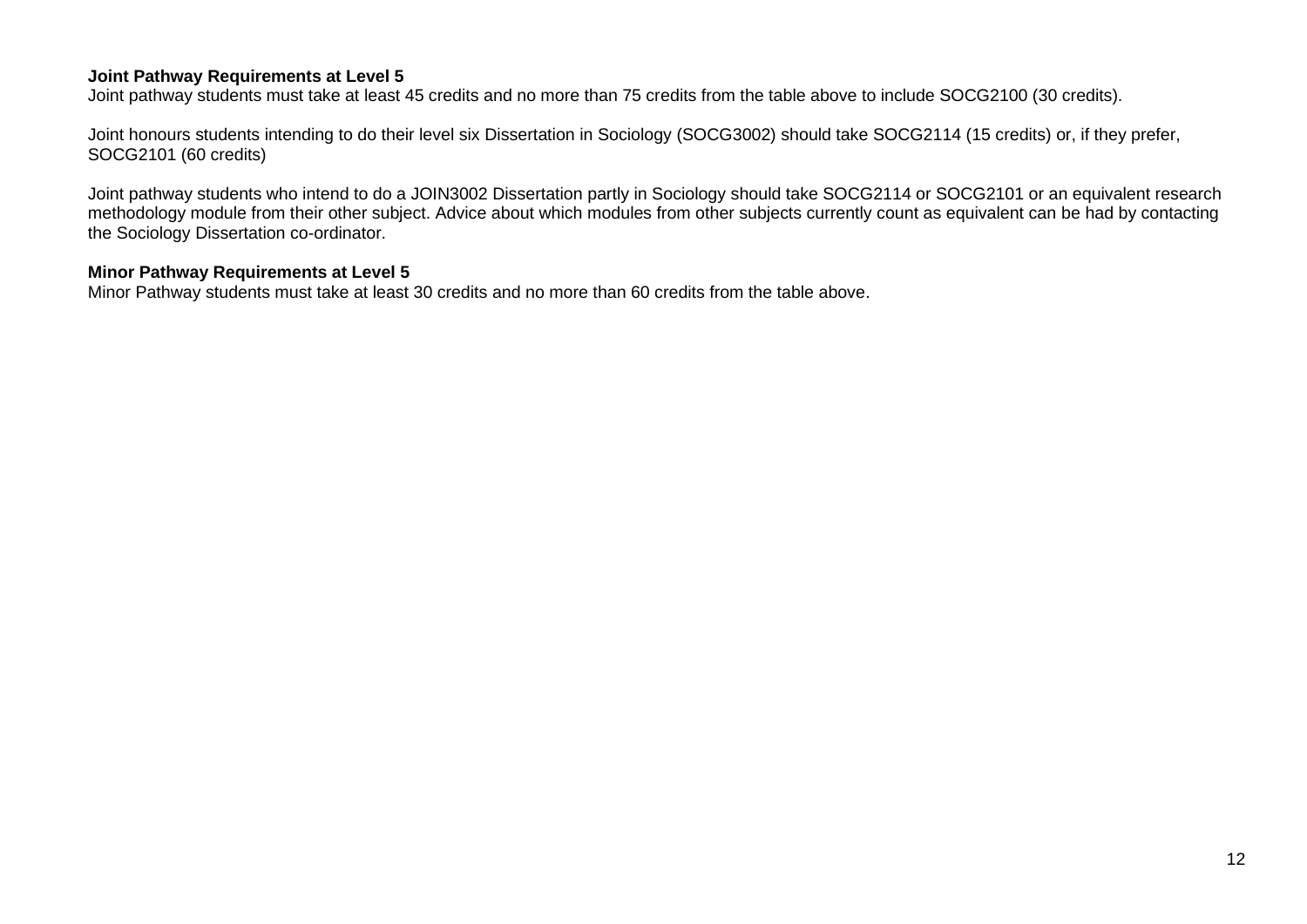| Level 6                 |                                                                |                            |                                                  |         |           |            |                                 |                                             |
|-------------------------|----------------------------------------------------------------|----------------------------|--------------------------------------------------|---------|-----------|------------|---------------------------------|---------------------------------------------|
| <b>Module</b><br>Code   | <b>Module Title</b>                                            | <b>Credits</b><br>(Number) | <b>Status</b><br>(Mandatory (M) or Optional (O)) |         |           |            | Pre-<br>requisites              | Co-requisites/exclusions and<br>other notes |
|                         |                                                                |                            | <b>SH</b>                                        | Maj     | <b>JH</b> | <b>Min</b> | (Code of<br>Module<br>required) |                                             |
| SOCG3001/2 Dissertation |                                                                | 30                         | M                                                | M       | $\circ$   | N/A        | SOCG2101 or<br>SOCG2114*        | None                                        |
| SOCG3103                | <b>Work Project Module</b>                                     | 15                         | $\circ$                                          | $\circ$ | $\circ$   | N/A        | None                            | Excluded combination SOCG2106               |
| SOCG3105                | Pornography and Modern Culture                                 | 15                         | $\circ$                                          | $\circ$ | $\circ$   | $\circ$    | None                            | None                                        |
| SOCG3106                | <b>History of Sexuality</b>                                    | 15                         | $\circ$                                          | $\circ$ | $\circ$   | $\circ$    | None                            | None                                        |
| SOCG3107                | Body & Society                                                 | 15                         | $\circ$                                          | $\circ$ | $\circ$   | $\circ$    | None                            | None                                        |
| SOCG3108                | <b>Extension Module</b>                                        | 15                         | $\circ$                                          | N/A     | N/A       | N/A        | Pre-req: ++                     | None                                        |
| SOCG3110                | 'Race', Ethnicity and Education                                | 15                         | $\circ$                                          | $\circ$ | $\circ$   | $\circ$    | None                            | None                                        |
| SOCG3111                | <b>Education and The Sociological</b><br>Imagination           | 15                         | $\circ$                                          | O       | $\circ$   | $\circ$    | None                            | None                                        |
| SOCG3113                | <b>Constructing Emotions: social/political</b><br>perspectives | 15                         | $\circ$                                          | O       | $\circ$   | $\circ$    | None                            | None                                        |
| SOCG3114                | Capitalism and Globalisation                                   | 15                         | O                                                | O       | $\circ$   | O          | None                            | None                                        |
| SOCG3115                | Rural Sociology and Changing<br>Communities                    | 15                         | $\circ$                                          | $\circ$ | $\circ$   | $\circ$    | None                            | None                                        |

\* For Joint Honours students, an alternative pre-requisite for SOCG3001 and SOCG3002 is an equivalent research methodology module from another subject, although SOCG2101 or SOCG2114 are advised as preferable. Advice about which modules from other subjects currently count as equivalent can be had by contacting the Sociology Dissertation co-ordinator.

++ The pre-requisite for taking SOCG3108 is the achievement of at least a grade B- in the module whose subject-matter is being extended.

## **Single Honours Requirements at Level 6**

Single Honours students must take 120 credits from the table above to include **either** SOCG3001 (30 credits) **or** SOCG3002 (30 credits).

## **Joint, Major and Minor Honours Requirements at Level 6**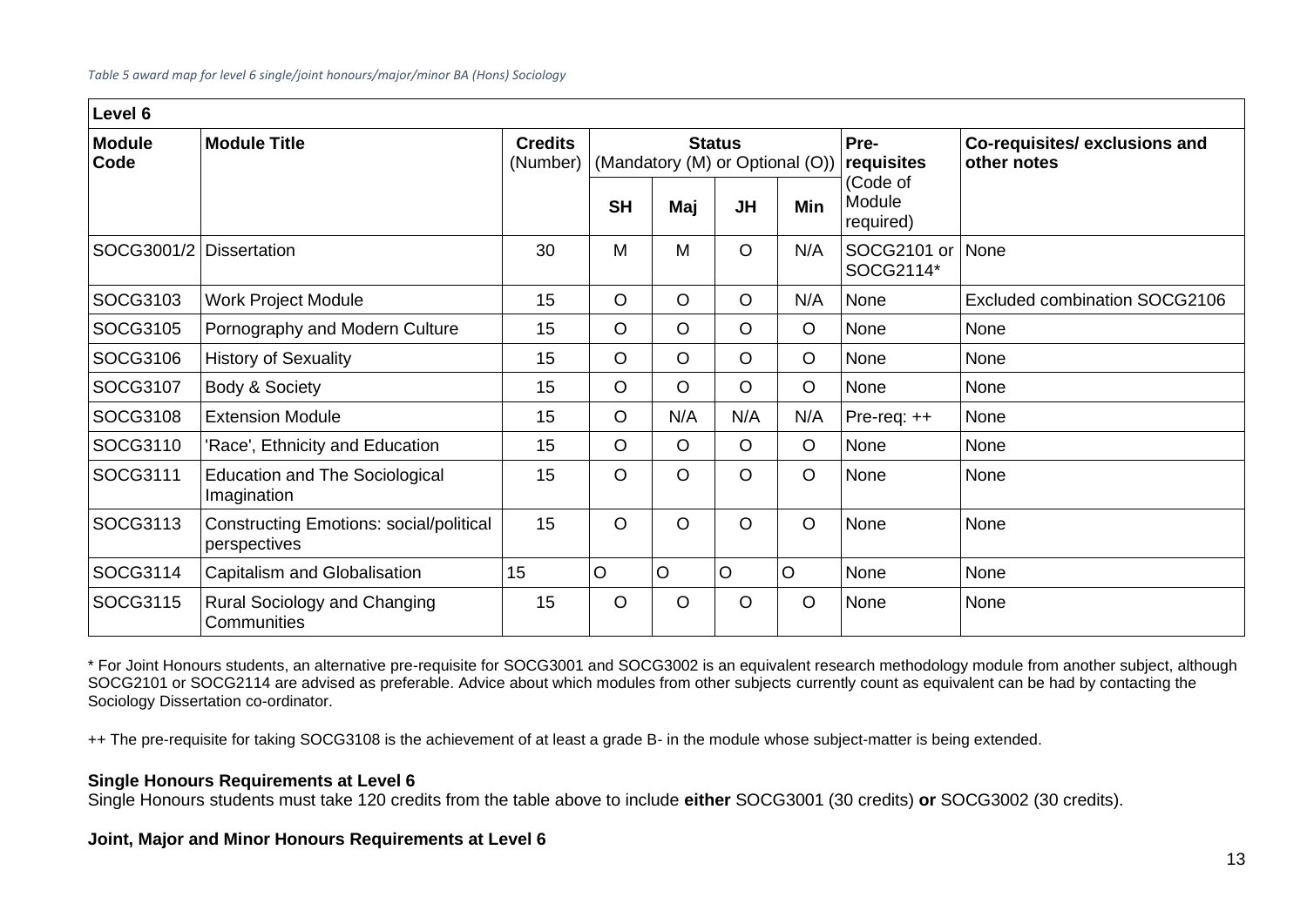Students following pathways in two subjects can adjust their studies at Level 6 to take more modules in one subject or can maintain an equally balanced programme of modules in each subject. The precise award title (Joint Hons or Major/Minor Hons) depends on the total number of credit achieved in each subject at Levels 5 and 6 – for further information see table at the end of this document.

#### **Major Pathway Requirements at Level 6**

Major Pathway students must take either 75 or 90 credits from the table above to include **either** SOCG3001 (30 credits) **or** SOCG3002 (30 credits).

### **Joint Pathway Requirements at Level 6**

Joint pathway students should take 45, 60 or 75 credits (to make at least 105 credits over levels 5 and 6 in the subject, and no more than 135 credits over levels 5 and 6 in the subject), from the modules marked O in the Joint Honours column of the table above.

Joint pathway students should take one Dissertation module, either in this subject, in their other joint subject\*, or take JOIN3001/2 where the Dissertation covers both joint subjects.

\*If taken in their other subject, the module may be a Dissertation equivalent e.g. an independent research project.

Joint pathway students who choose to take their Dissertation in Sociology (SOCG3001 or SOCG3002) should have taken SOCG2101 or SOCG2102 or (exceptionally) an equivalent research methodology module from their other subject (although SOCG2101 or SOCG2102 are strongly advised) Joint pathway students who choose to take JOIN3001 or JOIN3002 should have taken SOCG2101 or SOCG2102 or an equivalent research methodology module from their other subject.

## **Minor Pathway Requirements at Level 6**

Minor pathway students must take either 30 or 45 credits from the table above.

## **Credit requirements for awards involving two subjects**

In determining whether an award derived from two subjects is Joint Honours (subject 1 **and** subject 2) or Major/Minor Honours (subject 1 **with** subject 2) credits taken in each subject at Levels 5 and 6 will count as follows:

*Table 6 credit requirements* 

| Subject 1 | Subject 2 | Award            |
|-----------|-----------|------------------|
| 120       | 120       | Joint Hons       |
| 135       | 105       | Joint Hons       |
| 150       | 90        | Major/minor Hons |
| 165       | 75        | Major/minor Hons |